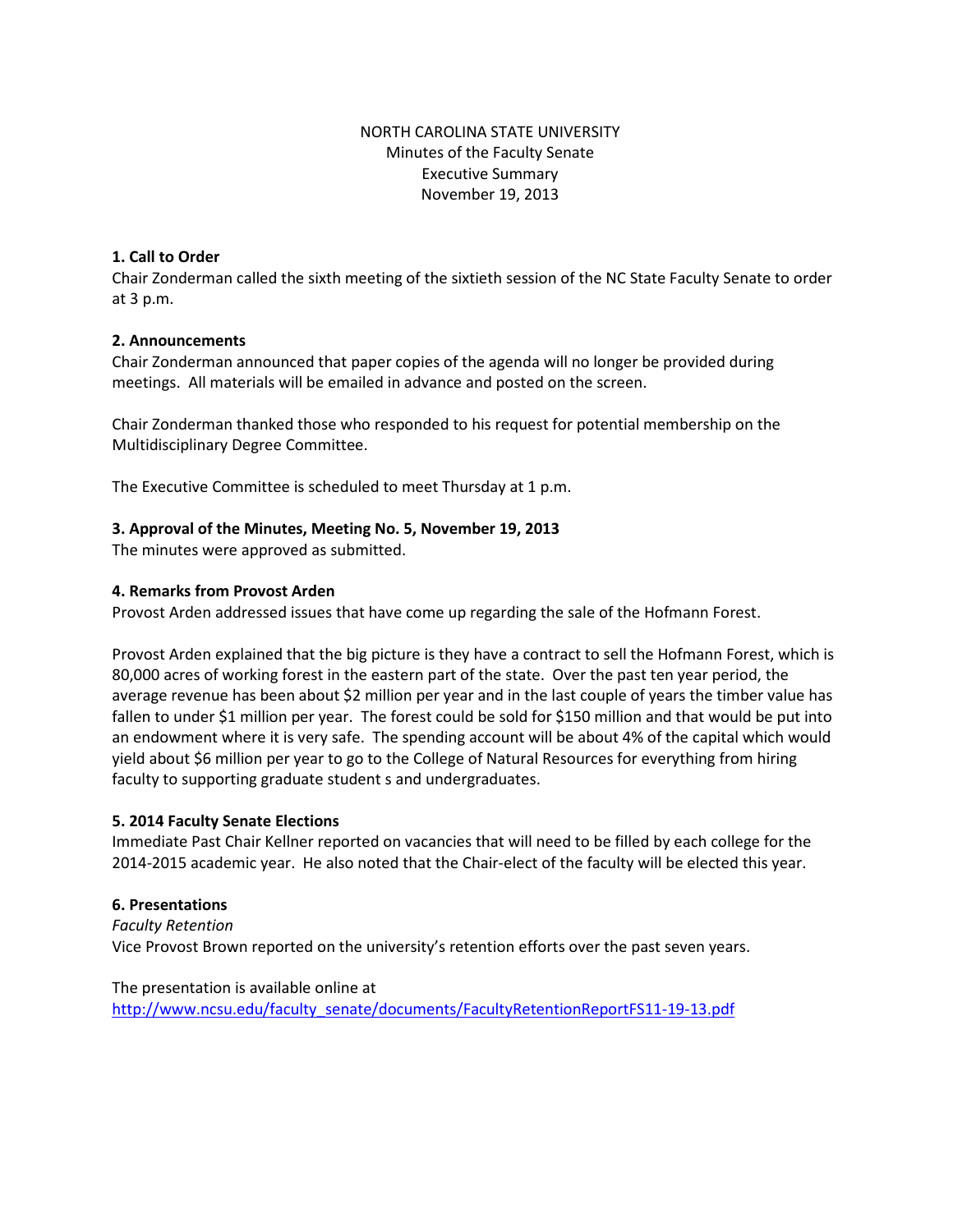## *Cluster Hires*

Senior Vice Provost Larick reported that the Chancellor's Excellence Program started in 2011 though the planning started prior to then. There were 72 proposals submitted and they were reviewed by the Faculty Advisory Committee between December 2011 and January 2012. The Provost announced funding for 12 of the 17 proposals selected, on February 2012.

The original goal was 38 new faculty and they have been successful on 20 planned hires, 4 opportunity hires, and one pending hire. The College of Education came back and asked if they could be added to the cluster, so they went from 38 to 43 hires that will end up at NC State University as this cluster hiring process.

## **7. Old/New Business**

Chair Zonderman postponed the second reading of the Re*solution on Public School Teachers and Advanced Degrees* until the next meeting*.* 

## **8. Adjourn**

A motion passed to adjourn the meeting at 4:51 p.m.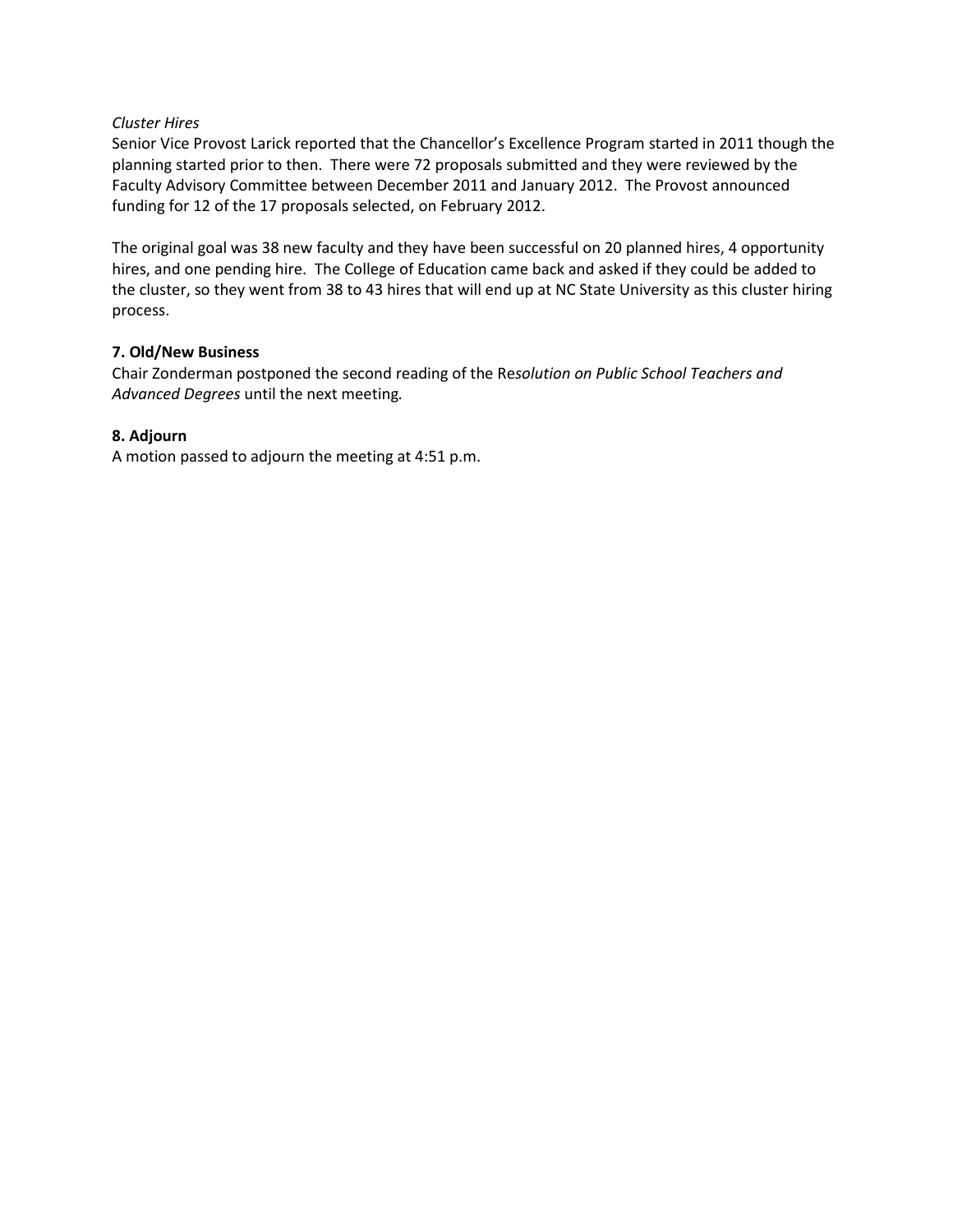## NORTH CAROLINA STATE UNIVERSITY Minutes of the Faculty Senate

### **Regular Meeting No. 6 of the of the 60th Session: Faculty Senate Chamber November 19, 2013**

**Present:** Chair Zonderman, Immediate Past Chair Kellner, Secretary Daley, Provost Arden; Senators Bartlett, Bernhard, Borden, Bourham, Bradley, Fleisher, Fuentes, Funkhouser, Heitmann, Holden, Knopp, Knowles, Krause, Lucia, Lunardi, J. Moore, Morgado, Njah-Abbenyi, Penrose, Sztajn, Williams

**Excused:** Senators Ade, Allaire, Aspnes, Rucker, Spontak

**Absent:** Senators, Baumer, Bird, Devetsikiotis, Edwards, Laffitte, Marks, M. Moore, Tyler

**Guests:** Betsy Brown, Provost's Office; Duane Larick, Provost's Office; Laura Severin, Provost's Office; Marcia Gumpert, OIED; Kyle Dell, Provost's Office; Mary Watzin, Dean, Natural Resources

### **1. Call to Order**

Chair Zonderman called the sixth meeting of the sixtieth session of the NC State Faculty Senate to order at 3 p.m.

### **2. Remarks and Announcements**

Chair Zonderman announced that paper copies of the agenda will no longer be provided during meetings. All materials will be emailed in advance and posted on the screen.

Chair Zonderman thanked those who responded to his request for potential membership on the Multidisciplinary Degree Committee. The names will be submitted to the Provost Office.

The Executive Committee will meet at 1 p.m. on Thursday.

## **3. Approval of the Minutes, Meeting No. 5, November 5, 2013**

The minutes were approved as submitted.

#### **4. Remarks from the Provost**

Provost Arden addressed issues that have come up regarding the sale of the Hofmann Forest.

Provost Arden explained that the big picture is that there is a contract to sell the Hofmann Forest, which is 80,000 acres of working forest in the eastern part of the state. It had been the property originally of the North Carolina Natural Resource Foundation and then, subsequently the Endowment Board of the university for a period of time since the 1930's. To dispel any notion this is not 80,000 acres of pristine untouched conservancy, this is 80,000 acres of land that is being heavily utilized and timbered and replanted and reutilized over an extended period of time. At one time the forest was a significant source of revenue for the college. It has always been held by the Endowment Board and by the Natural Resources Foundation as a principle means of revenue for the college with some of the opportunities for research. As time has gone by the forest has been utilized less and less for research and there are a very small number of faculty and students who take advantage of the forest.

Provost Arden stated that if you look back over a ten year period the average revenue has been about \$2 million per year and, in the last couple of years, the timber value has fallen to under \$1 million per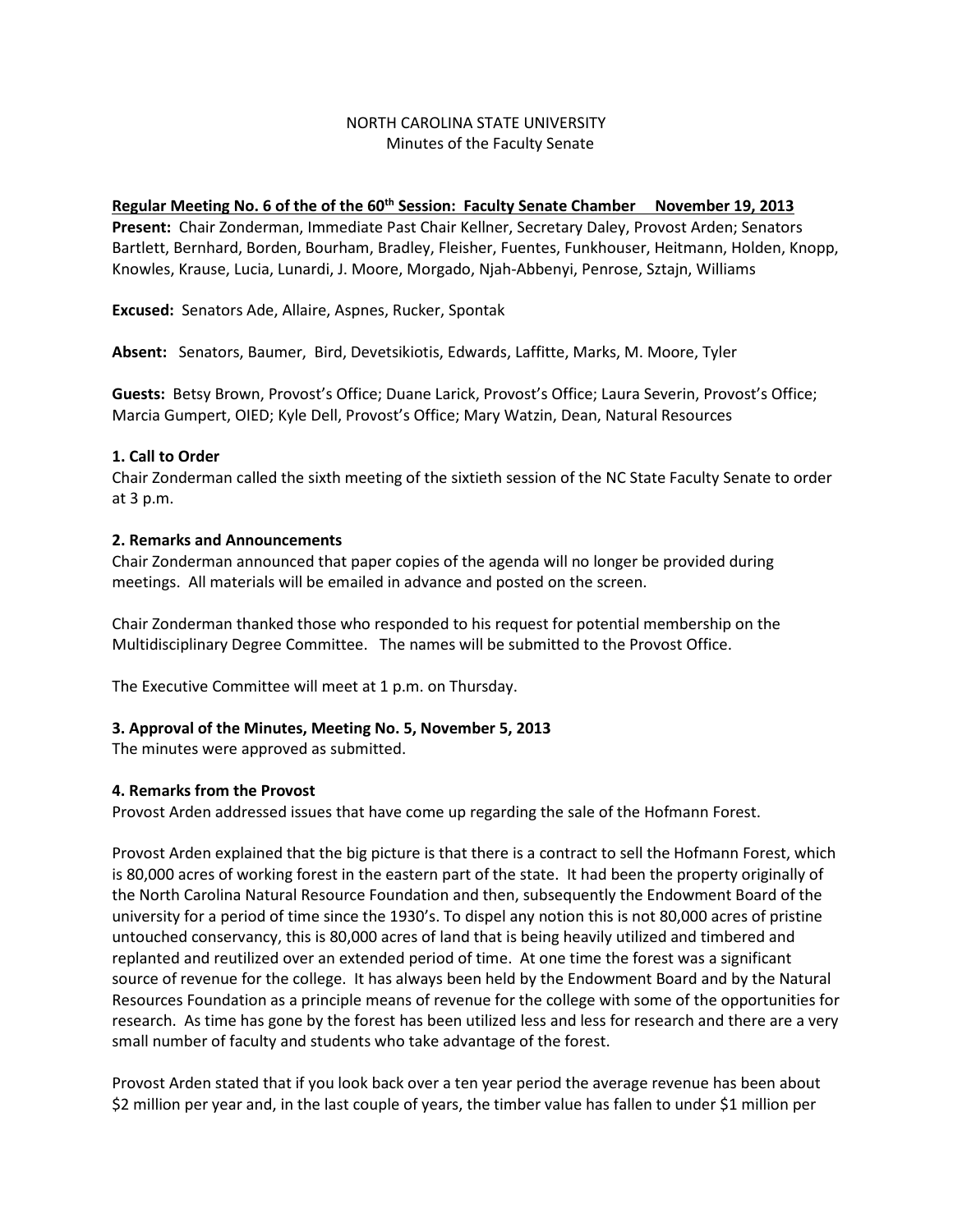year. The forest could be sold for \$150 million and that money put into an endowment where it is very safe. The spending account will be about 4% of the capital, which will yield about \$6 million per year to go to the College of Natural Resources for everything from hiring faculty to supporting graduate students and undergraduates.

Provost Arden stated that he, Chancellor Woodson, and the entire University believe that the appropriate thing to do is to take something that is meant to be a resource for this college and generate \$6 million a year by putting it safely into our endowment versus \$800,000 per year, which will be a tremendous impact. Some doubts that have surfaced more recently are the transparency of the process. The reality is that there have been lots of discussions about this, so there is nothing that has been hidden. Secondly, you will hear that there was an offer for an even more significant amount of money (\$300 million) that we did not take. There never has been a credible offer for \$300 million meaning that in the original solicitation when that was put out there, there were about 25 expressions and that came down to only five really written offers. There was one brief email that talked about an offer of about \$300 million, but it also had a lot of stipulations and strings attached which made it not credible and certainly not something that we were willing to pursue.

Provost Arden stated that one thing most concerning was this prospectus that is being circulated around by a group called Hofmann Forest LLC. We had not seen this prospectus until it was in the press a week or so ago. To put perspective on this, when you are going to buy something for \$150 million, you rally a group of investors who would be interested in investing. When you are bringing a group of investors to the table it is not uncommon to develop a prospectus, sometimes multiple prospectuses and get them out there talking about all the potential uses and outcomes and values of the thing that you are trying to invest in or buy, so it does appear that this prospectus was put together by a group that indeed was the eventual successful contract winner. It was a very early, early attempt to bring a group of investors to the table and simply say these are all the possible uses of this forest. It was never a realistic plan that this is what we will do with this forest if we get it, in fact, it predated any meetings between the dean and these purchasers as well as with the military and some of the other meetings that subsequently happened where some of the criteria for the purchase of this property was more fully described and developed.

Provost Arden stated that unfortunately when something doesn't go the direction you want, there are two things that seem to happen ( 1) you cause discussions on the transparency of the process, or the fact that your voices haven't been heard on the process and (2) there is an assertion that the other party has been disingenuous in some way. Provost Arden said from his perspective this has been one of the most up front direct, openly negotiated things that he has seen.

Provost Arden stated that the discussion actually started out with Dean Brown, prior to Dean Watzin and other than fully disclosing the terms of the five offers that were put on the table, which we are not legally able to do, this has been a very transparent process and we are trying to be very open about the sale of the property.

#### *Questions and Comments*

*We discussed this in the Senate last spring, and right now the concerns I see is more regarding the students than the faculty. What do you plan to do to inform the students?*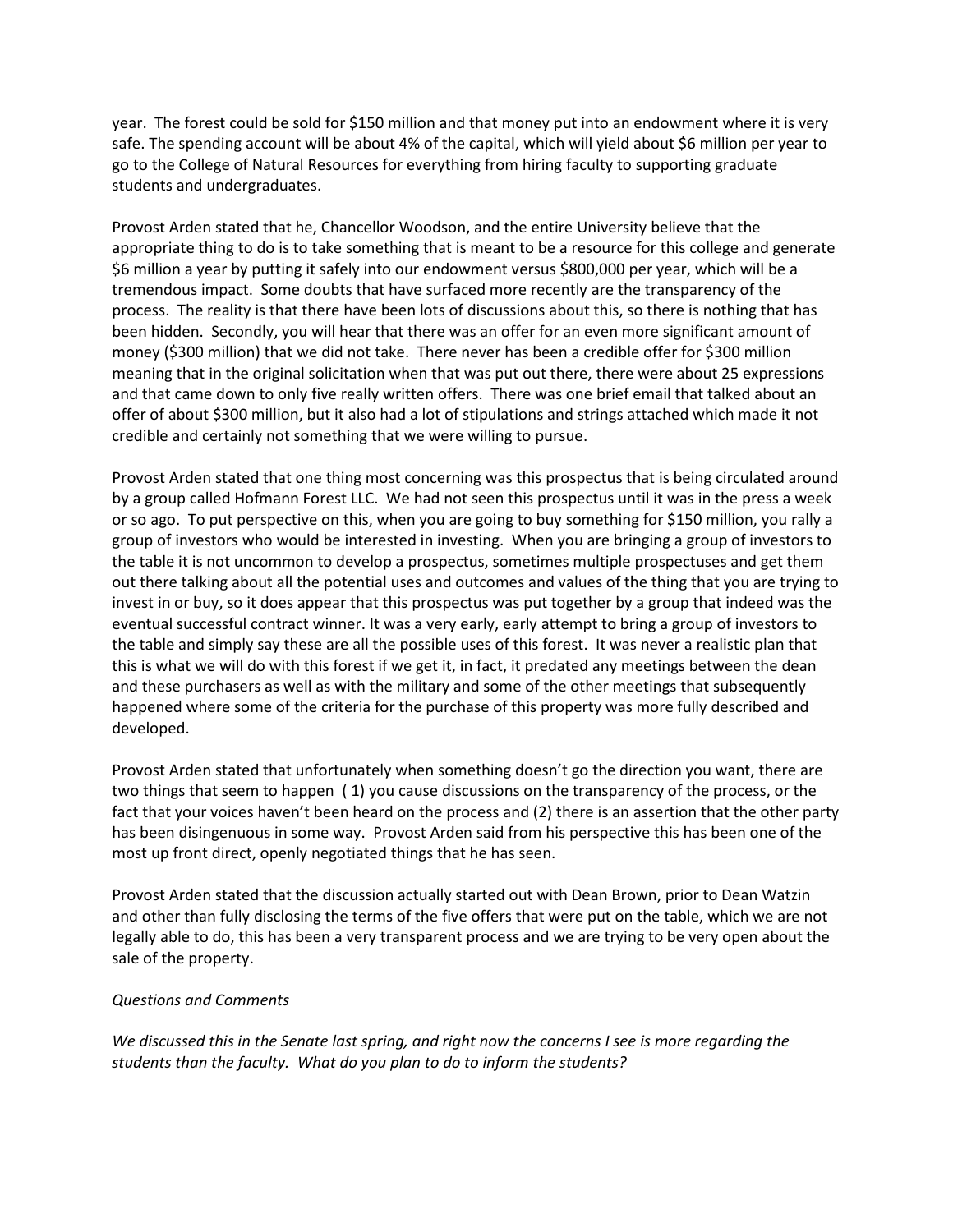Dean Watzin stated that the Student Senate is going to meet on this topic and she will attend to share comments and try to provide solid information.

*What is the current monetary offer?*

Provost Arden responded, \$150 million.

*Will Natural Resources receive an additional \$6 million or will there be a situation where their appropriation will be reduced by \$6 million?*

Provost Arden stated that there is every intention that this will be \$6 million additional. He doesn't know what the legislature will do, but he and the Chancellor have pledged that they will not be substituting out some of their appropriation and resources for these funds. This is an opportunity to significantly grow the college and that is the whole purpose of doing this.

*You sent out a memo this week on academic resources where you framed in writing this target number of \$75 million potentially reallocated over the next five years or more, so can you talk about how you think you are going to move the decision making process forward and what specific role faculty and Faculty Senate will play?*

Provost Arden stated that this is a follow up from a discussion that they've had with the University Council and it was also part of the General Faculty meeting this fall. The bottom line is as we go forward with our strategic plan and as we go forward with looking at our budgetary situation we know that we have lost significant resources over the last several years. We have had about \$140 million in cuts to our base budget over the last five years, but we are still planning to move forward on key elements of our strategic plan by making some tough decisions in reallocating resources and taking advantage of new resources as they become available. So on one side of the coin we have this landscape of changing funding of public higher education. The reality is if you look on it as a per student FTE basis the amount of public funds for student FTE in higher education in this country has been on a steady decline for thirty years. We are at a thirty year low.

Provost Arden stated that we have to be aware that there is a changing funding environment around public higher education in North Carolina just like every other state, so we need to be aware of that. We also need to be aware that to implement the major initiatives of our strategic plan we are going to have to identify some significant resources either new or reallocated resources and we are ball parked around \$75 million in the next five years or so, so this is a conversation to get everyone's input.

Provost Arden stated that he would like to be thinking about some big ideas for things that we can be doing differently as an institution or things that we can stop doing. One thing that Boards of Governors and others would like to think about is elimination of academic programs. The reality is eliminating academic programs or at least curtailing them or conjoining them does have a role, it is the right thing to do in an academic institution to make sure that your portfolio of academic programs is updated, but there is not a lot of money saved. We need to also be thinking outside of our colleges as well. How do we do business as a university? So this is your chance to wade into the process and tell us what you are thinking about it.

*Senator Borden stated that he has heard something from his colleagues that he hasn't heard from the Provost or Chancellor, which is we developed the strategic plan with a lot of input from a lot of people*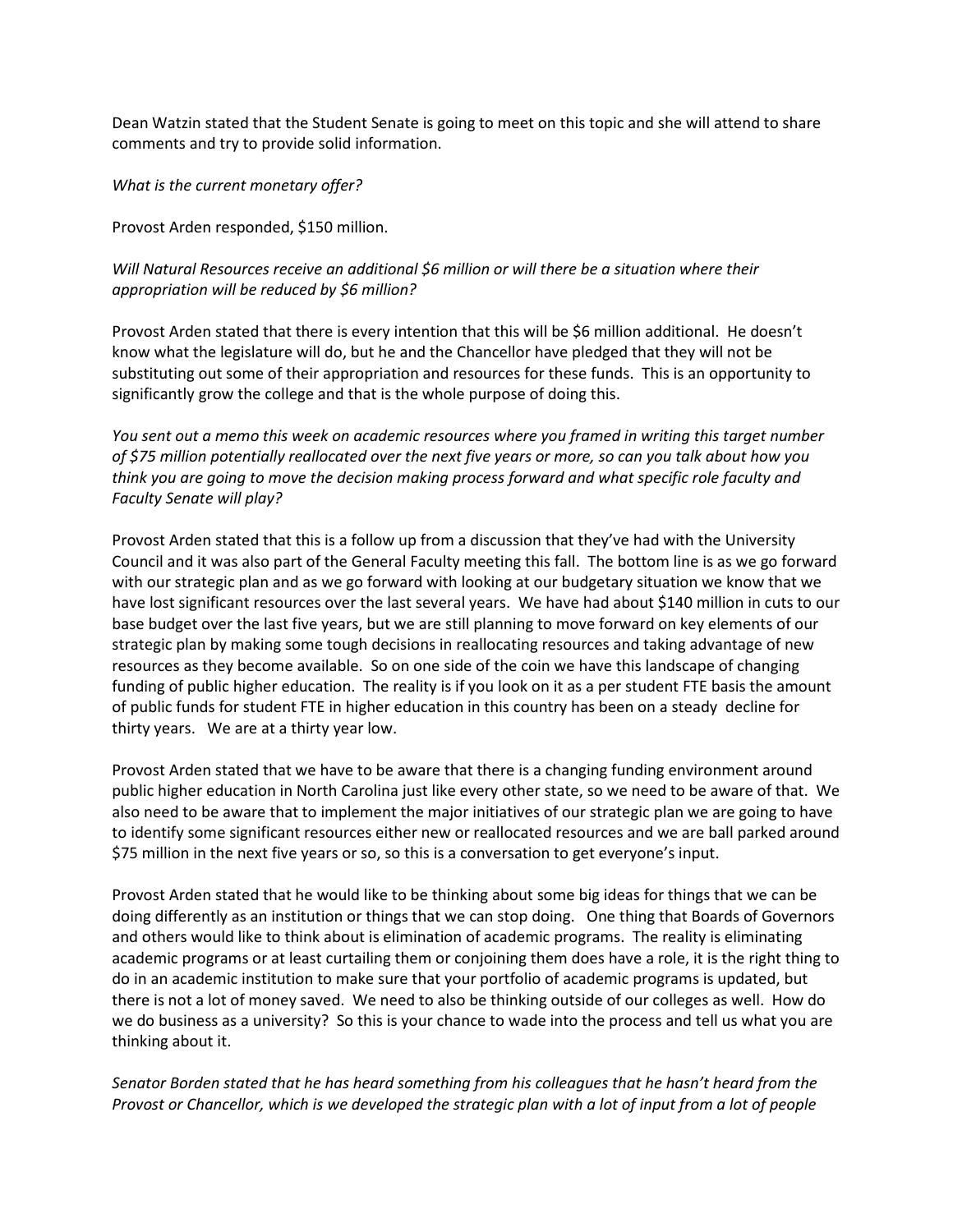*around campus when many people believed the future economic environment was very different from what we find ourselves in. So, it seems like all of your discussion is about how we can modify what we are doing to achieve the strategic plan. There are many who in 2007 thought they might retire in a couple of years and then 2008 came and a number of people rethought their plan because of what*  happened in the stock market and although the strategic plan has a lot of wonderful components to it, it *seems to a number of faculty that the plan made sense in the context of the funding that we thought may be available and now it seems like the only discussion is about how we are going to get more funds, reallocate funds, do things to carry out a plan and that plan was developed in a different time.* 

Provost Arden stated that the plan was developed in 2010-2011 and was released in 2011and by that time we were already in the third year of a pretty bad budget and knew that we were going into a different financial resource environment. In fact, the strategic plan was developed as much as a response to the fact that we were in difficult financial times and we were determined not to just sit idle, but to develop a proactive plan for moving the university forward despite difficult financial times.

The other part of what you said is very true, so part of the discussion that we are having is where we scale back on the plan. This is not a time to abandon our plan but it is a time to be realistic and go for the high impact actions. The plan originally called for 350 new or additional tenure/tenure track faculty by 2020 and that means hiring 50 per year. We have worked very hard as a community to make progress and hire about 40 new additional tenure/tenure track faculty this year including twenty four that were hired into interdisciplinary clusters. We cannot keep that pace up for the next six years, so realistically 350 is not going to happen. Would I like it to be 200, yes?

Provost Arden stated that they already have three of four living and learning villages up and running with the fourth at the punt line and that will be it for the villages since they are not planning to build any more.

Provost Arden stated that he thinks they have to go back through and pick the high impact actions. One of the ways that we have designed it was that although we have a plan to take that to 2020, we have rolling three year implementation plans and right now we are in the third year of our three year plan. We have been very successful and we are pretty much on track, but this is the year where we have to develop the next three year implementation plan, so this is the time that we have to step back and ask, what are our really high priorities?

# *Is it possible that we could negotiate this contract for the Hofmann Forest to our satisfaction and then the legislature could come back and just take it?*

Provost Arden stated that all things are possible. We have the budget director who constantly wants to take away funds because of F&A money, so there is a lot of education that has to go on. He stated that if it's up to he and the Chancellor that will never happen, but the legislature has the ability to trim the budget. Hopefully they will understand that those resources were developed for a very specific reason.

# *When do we start to fight back? As a public institution there is no way we can find enough revenue in the long run to replace what is being taken away by the legislature.*

Provost Arden responded that we started some time ago. Public education is one of the most important things that a state can invest in. The reality is that we are probably among the highest public funded universities in the country. If you look at what other universities did when they went through this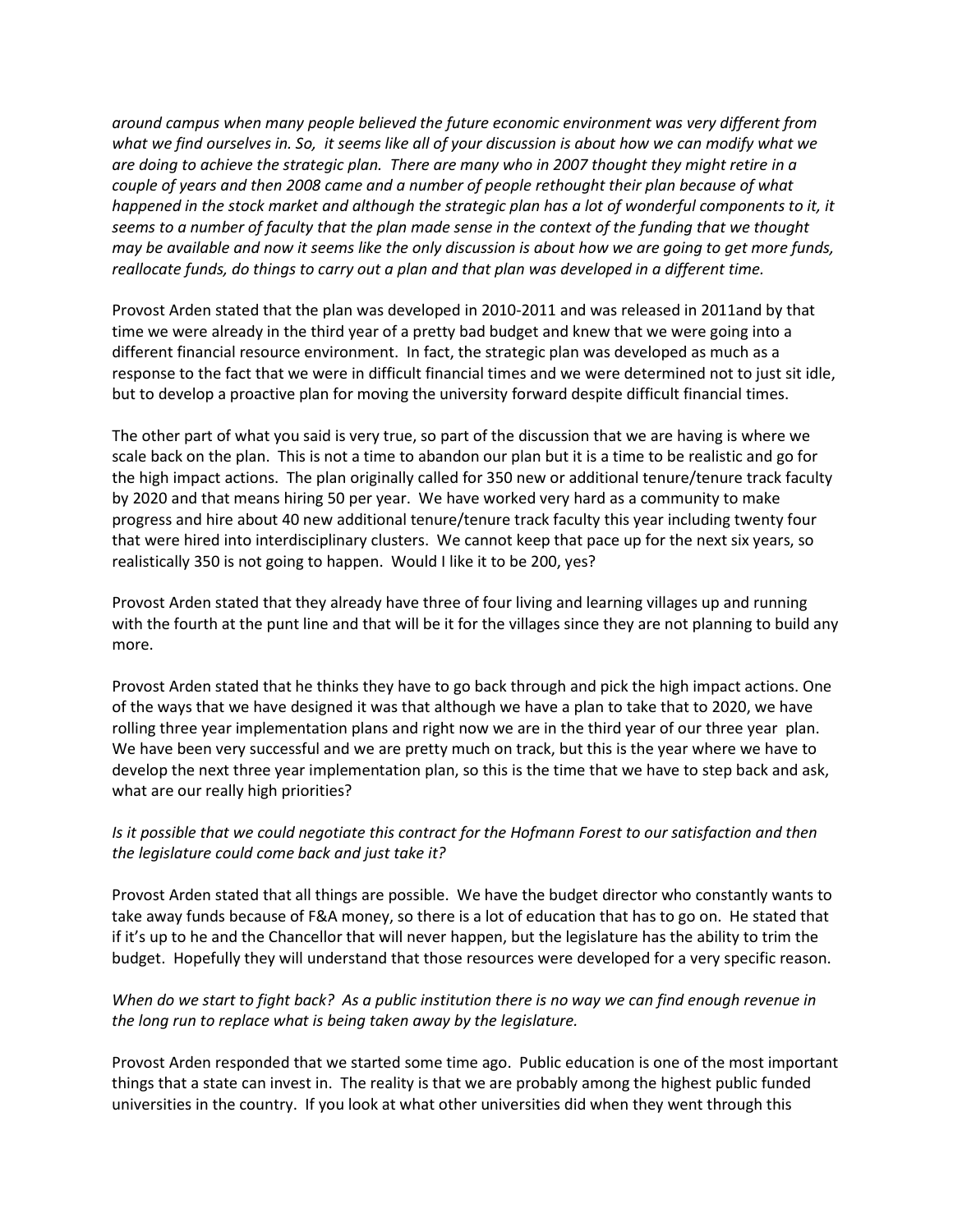process they did two of three things. One is that they had a lot more leeway with tuition. We are currently under the tuition radar. Although we are only at \$8,000 we still get thrown into that bucket about raising tuition. Secondly, they had a lot more flexibility over their budget. So, because North Carolina was really good to higher education for so long it came with a lot of strings attached. The hope was that maybe with the change in perceptions downtown that as our appropriations became less there would be a lot more freedom in the way we manage our budget. So tuition flexibility, flexibility over generating and keeping revenues have been some of the essential things and also those institutions have been much more aggressive about developing other revenue sources than we have been over a period of time.

# **5. 2014 Faculty Senate Elections**

Immediate Past Chair Kellner reported on the number of persons each college needs to recruit in terms of the Faculty Senate, 603-604 Panel, and Hearings panel elections for the 2014-2015 academic year.

Chair Kellner announced that the Chair-elect of the Faculty will also be elected this year. He encouraged the senators to think about running.

## **6. Presentations**

*Faculty Retention*

Vice Provost Brown reported on retention efforts that the university has made.

Vice Provost Brown reported that the sources of retentions are

- Initiated and funded through the college
- Initiated through the college, funded by college and Provost
- Initiated through the college, funded by college, UNC President's Recruitment and Retention Fund and/or Provost

Vice Provost Brown reported that beginning in 2011 a request was received to report on all the faculty retentions since 2006. The information was requested because the President wanted to make a case for continuing the recruitment and retention fund, so the colleges provided information from 2006-2011. They have continued to collect the information for the past two years and plan to continue.

Vice Provost Brown reported that during the period from 2006 – 2013 there were:

- 219 counteroffer requests, 173 were successful
- There were 94 pre-emptive offers, 87 were successful

Vice Provost Brown reported on the destination of faculty who left NC State for other positions.

## **2006-7 to 2011-12:**

- •**73%** US public universities
- •**11%** US private universities
- •**11%** Foreign universities
- •**5%** Other positions in industry of government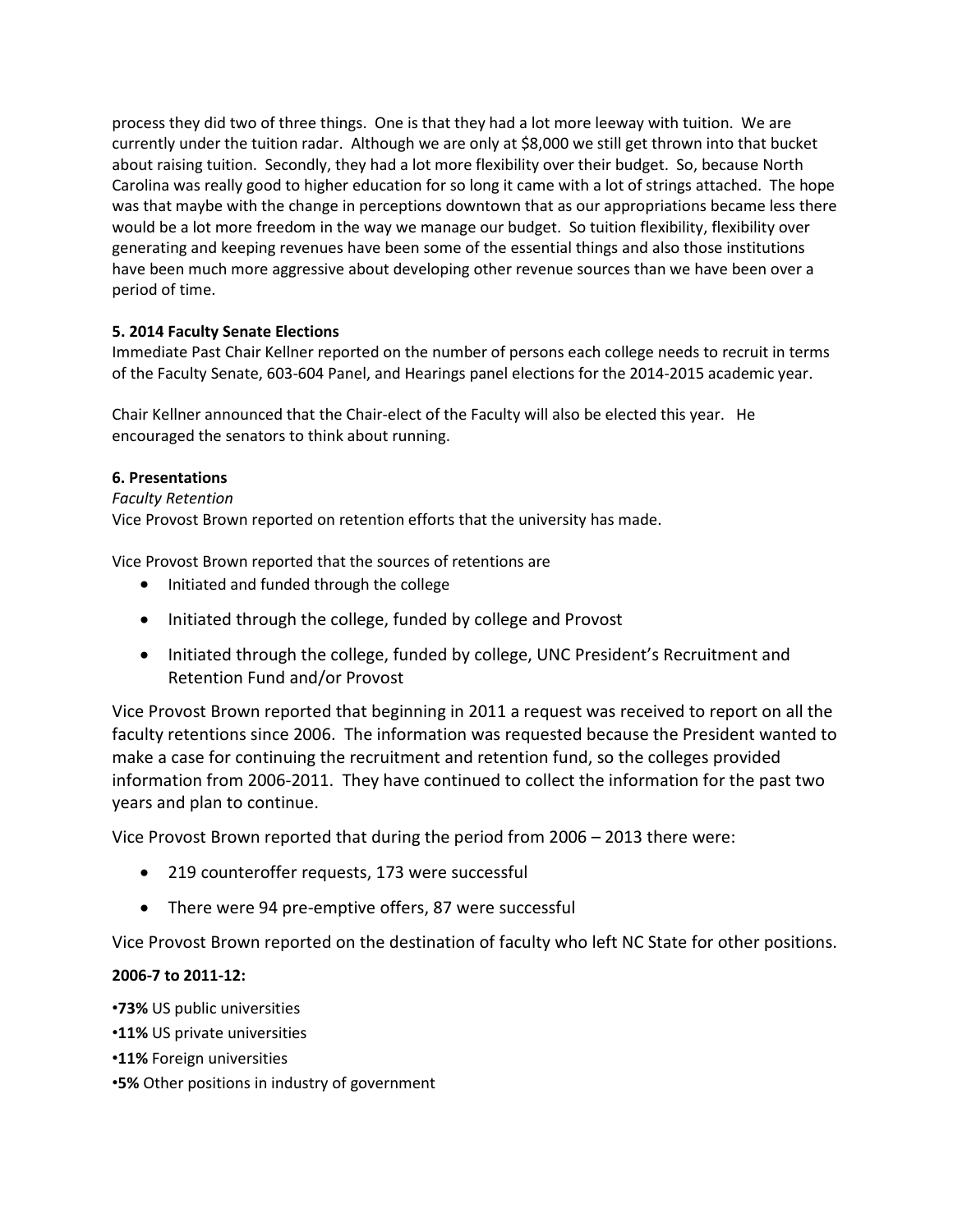**2012-13:**  •**70%** US public universities (19/27) •**11%** US private universities (3/27) •**11%** Foreign universities (3/27) •**8%** Other positions in industry or government (2/27)

Retentions by College •ENG: **33%** 

- •CALS: **23%**
- •CHASS: **12%**
- •CVM: **12%**
- •PAMS: **11%**
- •Other: **9%**

Proportion of Retentions in Each Rank (2006-7 to 2010-11): •Assistant Professor: **15%**  •Associate Professor: **27%**  •Distinguished/Named/ Professor: **58%** 

# The presentation is available online at [http://www.ncsu.edu/faculty\\_senate/documents/FacultyRetentionReportFS11-19-13.pdf](http://www.ncsu.edu/faculty_senate/documents/FacultyRetentionReportFS11-19-13.pdf)

Provost Arden commented that the gap between our success rates pre-empting seems to be widening. He stated that if you can get a counter offer in someone's hands before they've had an offer from another institution you are far more likely to retain them.

# *Cluster Hires*

Senior Vice Provost Larick reported that the Chancellor's Excellence Program started back in 2011 though the planning started prior to then. There were 72 proposals submitted and the Faculty Advisory Committee reviewed them December 2011 through January 2012. The Provost announced funding for 12 of the 17 proposals selected, on February 2012.

Vice Provost Larick stated that it has been an interesting experience working with these groups because of the different stages that they are in. The original goal was 38 new faculty and we have been successful on 20 planned hires and 4 opportunity hires to date, one pending hire and then the College of Education came back and asked if they could be added to the cluster so we went from 38 to 43 hires that are actually going to end up at NC State University as this cluster hiring process.

Vice Provost Larick stated, to the Provost credit, each time one of the searches has yielded an opportunity to enhance diversity the Provost has agreed and added an extra position and that is where opportunity hires have come from.

Vice Provost Larick reported that the hires to date are 25. The twenty fifth person hired was at the Associate Professor level with tenure. There are two pending offers out, both associates with tenure, so the percentage of tenured Associate Professors were 50 percent and will be about 60 percent after the next two hires.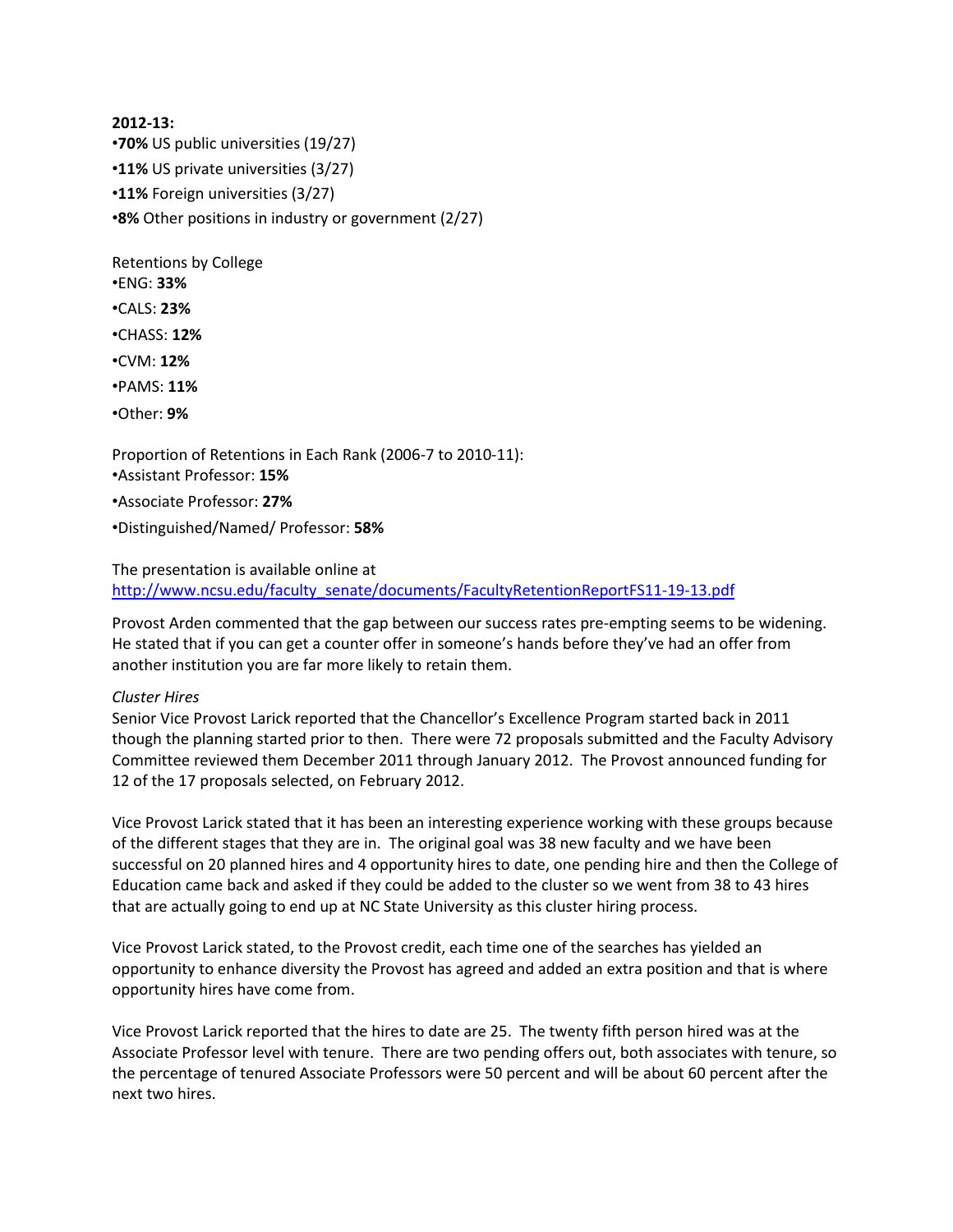Vice Provost Larick stated that they have hired one instructor, which was outside of the scope of the Chancellor's Faculty Excellence Program, but was within the opportunity of hire that reflects the stage the person was at in the completion of their dissertation and the fact that in order to get that person here we needed to be proactive and make that person an offer. That person is moving to an Assistant Professor tenure track position.

The twenty fifth hire is in the Poole College of Management and the two pending hires are in the College of Education and the College of Engineering.

Vice Provost Larick reported that the continuing costs are basically salary. The plan was that the Provost would provide 70% of the salary and the colleges would provide 30 percent. He stated that we are in the ballpark that we were shooting for. In the one-time startup costs we are more like 33-67 because we have done some negotiating with the colleges over time.

Vice Provost Larick stated that they did not anticipate the one time space renovation cost. By the end of the year that number will be about \$8 million to renovation and repair. He noted that it is a lot of money but it is a real positive and it is money that the institution has to spend.

Vice Provost Larick stated that they haven't done everything they wanted to do about diversity, but they are improving the university by the efforts in this program. There was a lot done, working with Joanne Woodard's group, the advance group, working with the lead dean for each of the clusters to work on presentations that specifically focuses on hiring for diversity and finding a diverse pool of candidates.

# *A faculty member asked, "Has there been any discussion of extending some of those talks to standard search committees?"*

The response was yes.

Vice Provost Brown stated that in addition to the presentation and the meetings with Search Committees that OID has done for a long time using the presentation on how to diversify the pool and not just what to do when you hire someone, we are going to push to have that available. A lot of the deans have come to realize how useful that is.

Vice Provost Larick stated that another presentation that was put together by Dean Solomon challenged Search Committees to speak to the importance of diversity and how to identify a diverse pool of candidates.

## *Senator Lunardi inquired about the statistics from the pool.*

Professor Severin stated that none of these pools have been what we would call rich. All of the clusters are very specific and that is why you have problems with diversity because you are very narrowly focused. Most of these search committees are targeting heavily. The important point is you have to target diversely to end up with diverse results.

Vice Provost Larick stated that they have eighteen searches that they will continue to do and at the same time they are working closely in planning events on campus. He added that along with the process of looking at the reappointment, promotion and tenure rules, we also created the use of plans for